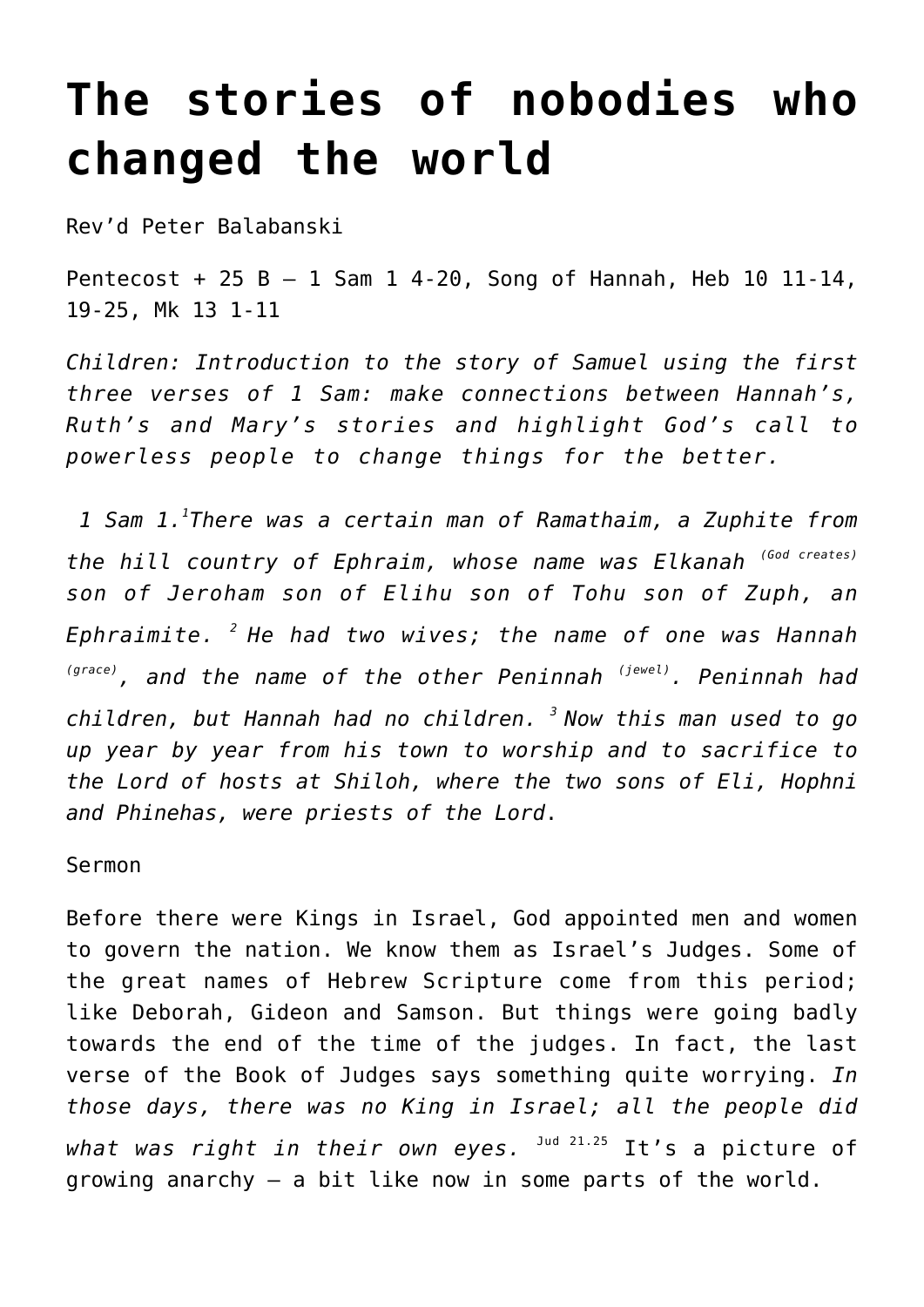But we heard last week in Ruth's story that God was doing something about it. We saw God actively at work in the life of a very vulnerable, foreign widow named Ruth. God was preparing to give kings to the Hebrew people. And Ruth, a foreign nobody of a woman would be the ancestor of their most famous kings, including David and Solomon – and ultimately of Jesus as well.

As our gaze begins to turn towards Christmas and Mary's story, we are reminded by the story of Ruth and now this week with Hannah's story, that God's call to Mary wasn't just a one-off. God seems to make a habit of commissioning a completely unknown woman or girl for a pivotal role in salvation history. These women are role models to us of courage, faith and patience; women who know what it is to wait in hopeless misery, and yet still find room in their hearts to hope again; women who have the amazing trust in God to do that.

And with their courage and faith and trust and patience, God chooses these women and works together with each of them to take the history of salvation a giant step forward. We meet another such woman today in Hannah. We just heard the birth story of her son, Israel's last judge, the prophet Samuel; God's answer to his mother's desperate prayer. Anyway, let's look at what we've heard today about Hannah's story and see what it might call from us.

As with Ruth and Mary's stories, before we meet the children, we meet the families they'll be born into. Like all families, Hannah's has its share of troubles. In her family, there's Hannah, who can't have children. Her name in English means Grace. It's a bitter irony; she's a woman caught up in a patriarchal society that only values women if they have male children. Hannah can't have any children; but her husband's other wife, Peninnah is blessed with child after child.

Hannah's misery is bad enough in itself, but on top of her own sense of hopelessness, Hannah suffers the vindictive taunting of her husband's other wife, Peninnah. And she endures an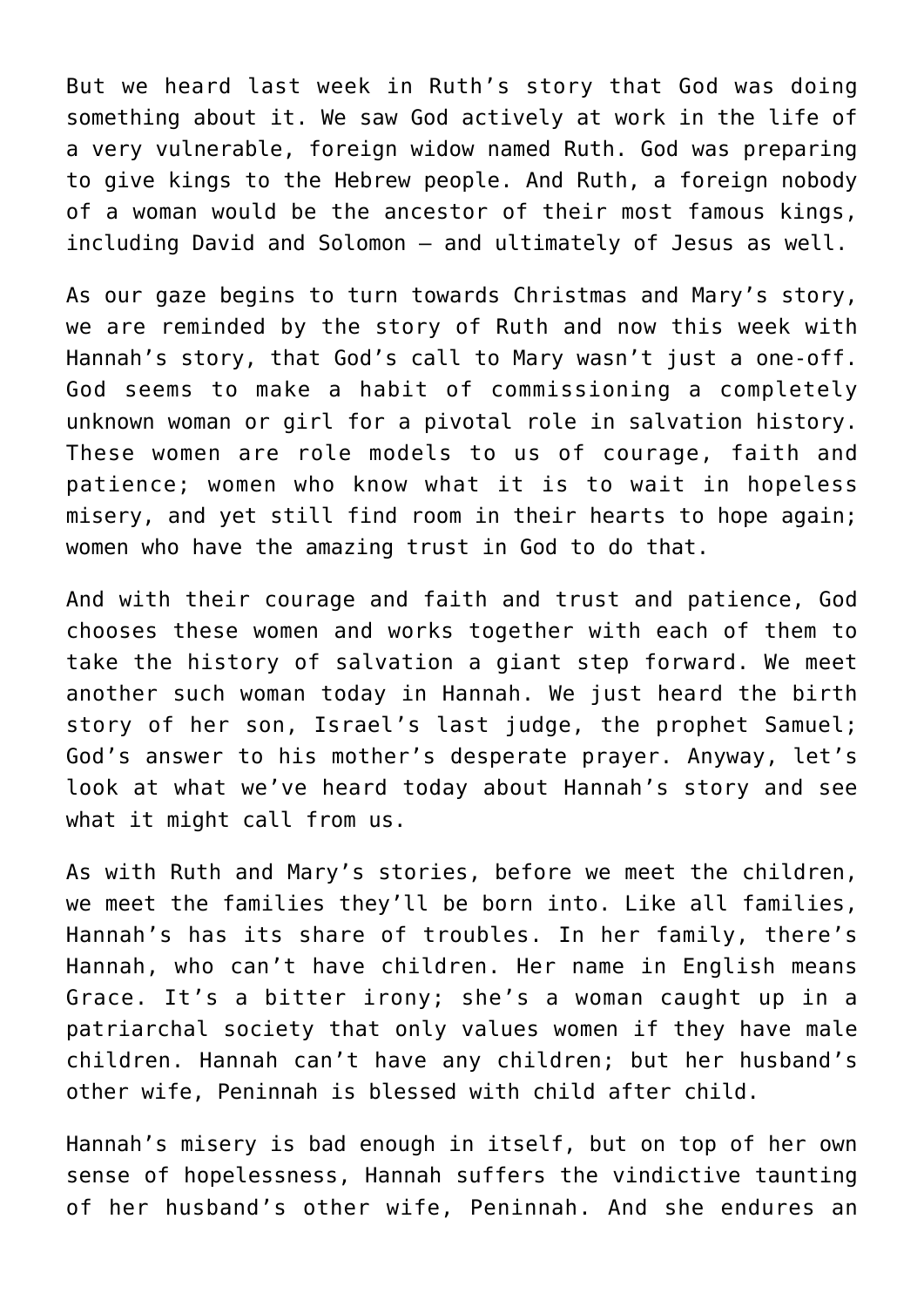annual religious ceremony that rubs her nose in the bitter shame of her situation. She's not helped by the awkward way her husband handles things.

This particular year, she couldn't stand it any more. Refusing to eat, and leaving straight after she'd served the meal, she fled to the sanctuary and poured out her grief to God. She bargained with God for release from her prison of shame. <sup>10</sup>*Her life was bitter, so she prayed … with deep sobs*. *"O Lord of hosts … give to your servant a male child, I will present him to the Lord a consecrated one all the days of his life*…" Her prayer was a vow, a sacred oath.

While Hannah prayed, the old priest Eli watched her and shockingly, he accused her of being a public drunk! Hannah corrected him*. No, my lord. I am a woman troubled in spirit; I have drunk no wine. I have been pouring out my life before the Lord. She'd* been pleading with God for release from her lifesentence of shame in this traditional society, and *Eli* got it wrong. A priest disapproves of someone for praying! You can't win sometimes. *Don't think that your servant is a worthless woman; I have been speaking out of my great distress and misery all this time!*

Eventually, Eli sends Hannah off with a blessing. She's recovered remarkably from the bad start to their encounter – but then, we know she's accustomed to being abused. You can tell that when Hannah responds to Eli's blessing by punning on her own name. She asks that she might find favour ['grace'] in his eyes. We know Eli *has* seen "grace – Hannah" *right before his eyes*, and he doesn't yet know it. But he will.

Grace is astounding: it's a treasure we most often discover at the lowest of low times. We watched Hannah reach that point today. She hit rock bottom, and Eli the priest failed her. But as her song showed us, we saw the Lord *raise her up from the dust; he lifted the needy from the ash heap, to make her sit*